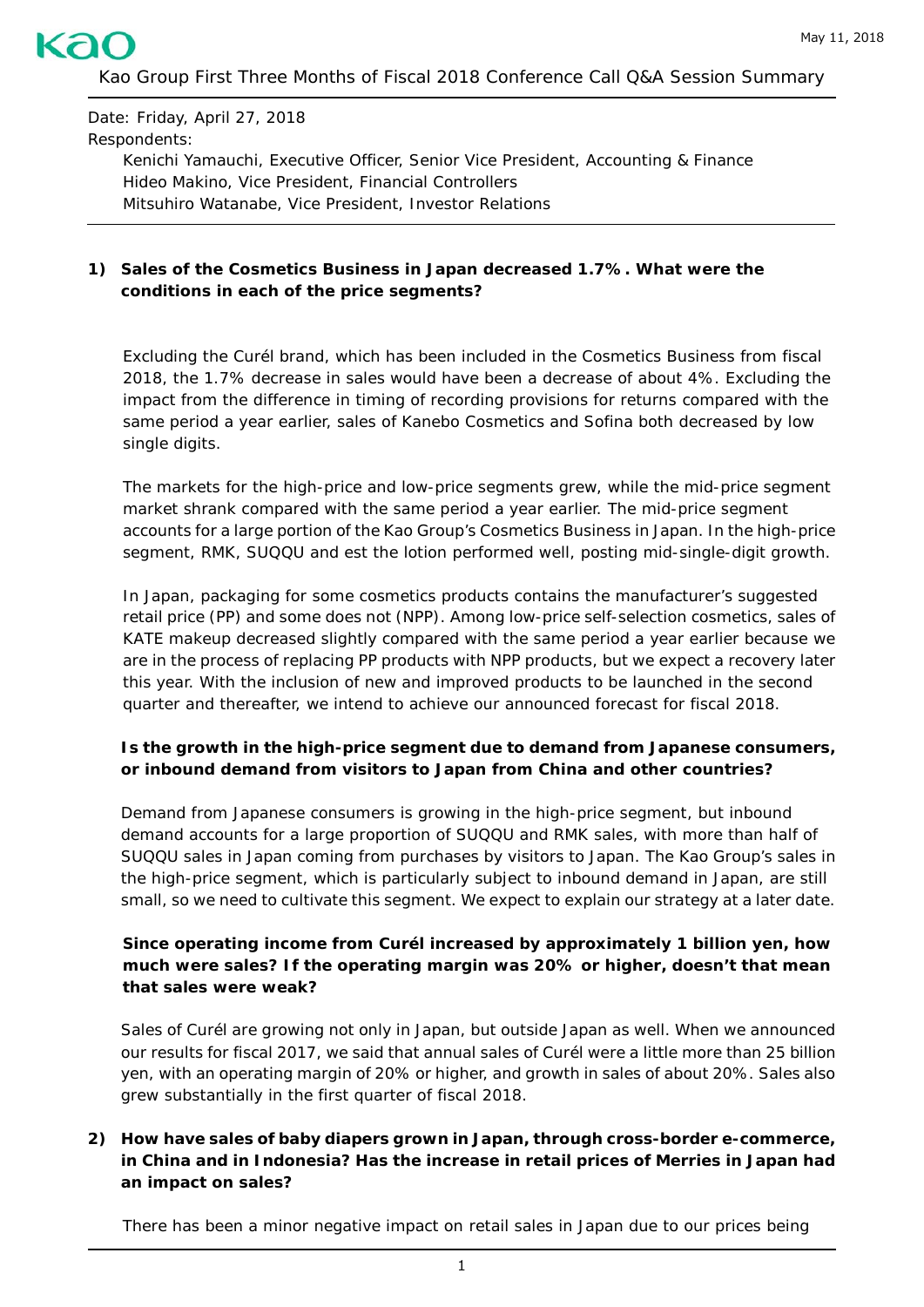higher than our competitors, but cross-border e-commerce grew and total sales were basically on par with the same period a year earlier. Exports to Russia were affected by inventory adjustments but are expected to recover in the second quarter and thereafter.

Sales in China were slightly weak due to inventory adjustments by some e-commerce retailers, but we are aiming for recovery in the second quarter and thereafter, with double-digit growth for the year.

Sales in Indonesia grew more than 30%, the same as they did last year. However, because the price range is for the mass segment, the contribution to operating income was small.

#### **By what percentage did sales decrease in China?**

In China, sales decreased by double digits due to the impact of initial shipments associated with reforms of the sales structure there in the same period a year earlier, among other factors.

**3) I think the substantial decline in inbound sales of** *suisai* **and other products was a factor in the weak sales of cosmetics in Japan last year. Will** *SUQQU* **and** *RMK* **increase inbound sales in the future? What is the scale of inbound sales?**

The Kao Group's inbound sales in fiscal 2017 were estimated to be a little more than 18 billion yen, with cosmetics accounting for just under 60% of that amount. Inbound sales of cosmetics decreased, while inbound sales of *Curél, Bioré* and other skin care products grew. (Note: *Curél* was classified as a skin care product until fiscal 2017, but has been included in the Cosmetics Business as of fiscal 2018.)

Inbound demand remains strong in fiscal 2018. A review of stores that estimate inbound sales showed that inbound sales totaled about 25 billion yen in fiscal 2017. Inbound sales in the first quarter of fiscal 2018 were a little over 6 billion yen, growing more than 20% compared with the same period a year earlier. Cosmetics, including *Curél*, *SUQQU*, *RMK* and *est the lotion*, accounted for about 70% of this amount.

### **For the revised inbound sales figure of approximately 25 billion yen for fiscal 2017, can we assume that the proportion accounted for by cosmetics was also just under 60%?**

The proportion of cosmetics was slightly higher.

**Is my understanding correct that the 70% proportion accounted for by cosmetics in the first quarter of fiscal 2018 is even higher than it was in the first quarter of fiscal 2017?**

Yes. Inbound sales of cosmetics have grown. In particular, sales of *SUQQU* and *RMK* have grown substantially.

**You say that you have made your strategy clearer by sorting out what to focus on in the mid-price segment. In fiscal 2018, will the improvement in operating income through measures such as more efficient use of selling, general and administrative (SG&A) expenses be greater than the growth in sales?**

That's right. We will increase sales and operating income by focusing on low-price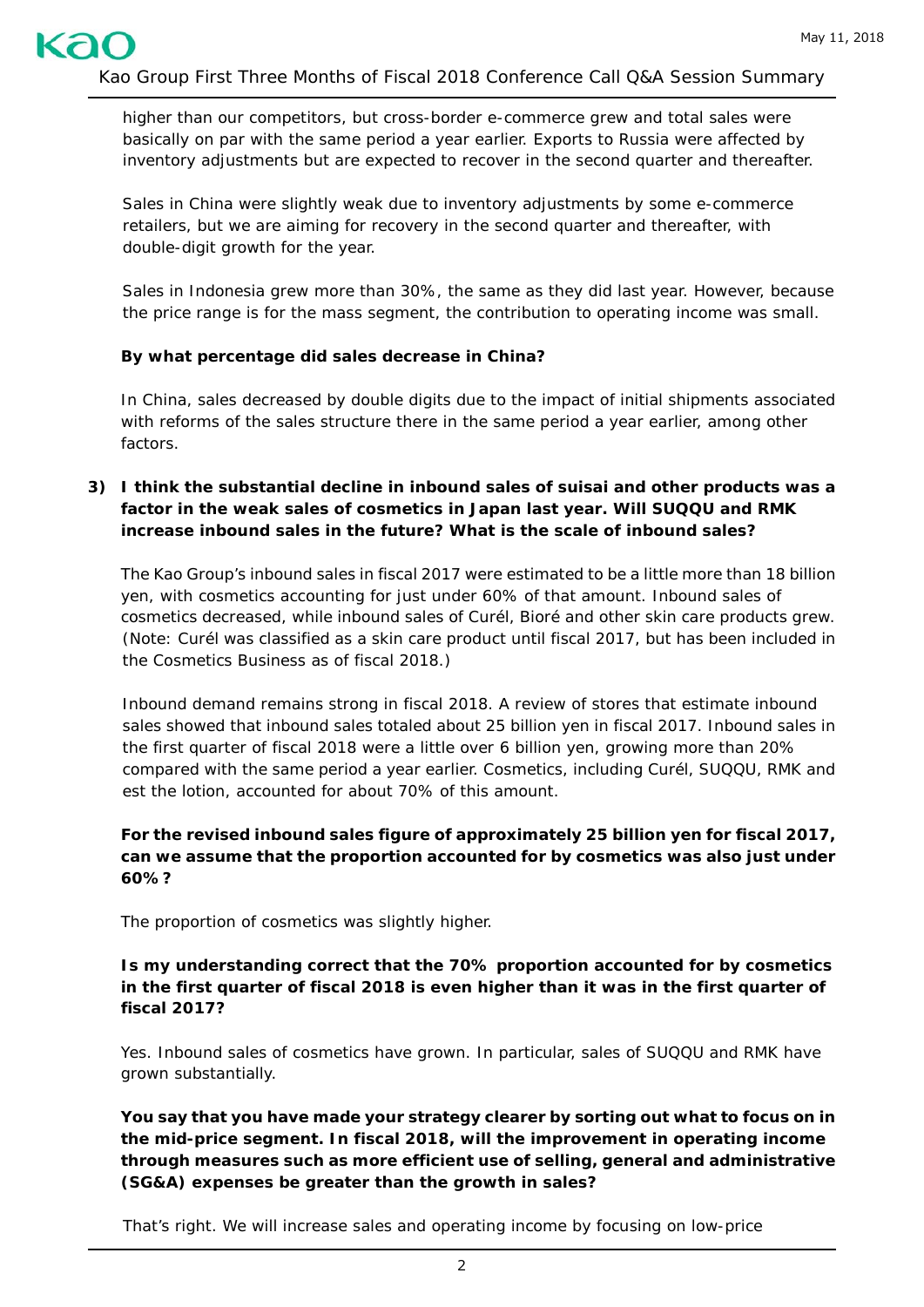self-selection cosmetics such as *Curél, free plus* and *KATE*, which are growing. For the mid-price segment, where the market is shrinking and sales are weak, we will narrow down our focal brands and use expenses more efficiently in ways such as shifting to digital marketing and e-commerce. Our reforms in the mid-price segment and initiatives for the high-price segment will take more time.

# **4) In the Fabric and Home Care Business, you said that although competition was stiff for laundry detergents and fabric softeners, they were able to hold their own, but have they recovered their share in e-commerce?**

In e-commerce, demand for large-size items is growing, so we are taking measures including investment in production facilities to deal with our lag in launching such items compared with our competition. Laundry detergents managed to make a comeback. Fabric softeners are struggling, but we intend to restore their strength with improved products in the second quarter and thereafter.

### **I thought that lower prices for natural fats and oils would have been a factor that increased profit, but operating income still decreased. Were high raw material costs still the reason for lower operating income?**

In terms of raw materials, although prices of natural fats and oils have declined, prices for crude oil and many petrochemical raw materials have been rising, which was a factor in the decrease in operating income.

### **What was the loss on disposal of property, plant and equipment, which decreased operating income by about 1 billion yen?**

Loss on disposal of property, plant and equipment increased in the first quarter compared with the same period a year earlier due to the timing of construction and other factors, but we do not expect it to have a significant impact on full-year results.

# **5) SG&A expenses decreased by 4 billion yen in the first quarter. This significant decline offset a decline in gross profit, thus increasing operating income slightly. Will this profit structure change in the second quarter and thereafter in this fiscal year?**

In the first quarter, advertising expenses and sales promotion expenses each decreased by approximately 2 billion yen from the same period a year earlier. From the second quarter onward, we may use advertising expenses timed to launches of new and improved products and other factors, but we will control those expenses while monitoring sales. Since using sales promotion expenses more efficiently from last year has been effective in reducing those expenses, we expect the decrease in the first quarter to remain until the end of fiscal 2018.

Gross profit has been decreasing due to a slight decline in selling prices in Asia, an increase in freight and logistics expenses included in cost of sales due to the application of IFRS 15, and an increase in depreciation of facilities. Excluding the impact of the fluctuation of raw material prices, we expect gross profit to improve if sales volume increases over the course of the year.

**It is disappointing that sales growth was so small compared with the increase in operating income in the first quarter. Is there any need to be concerned about this?**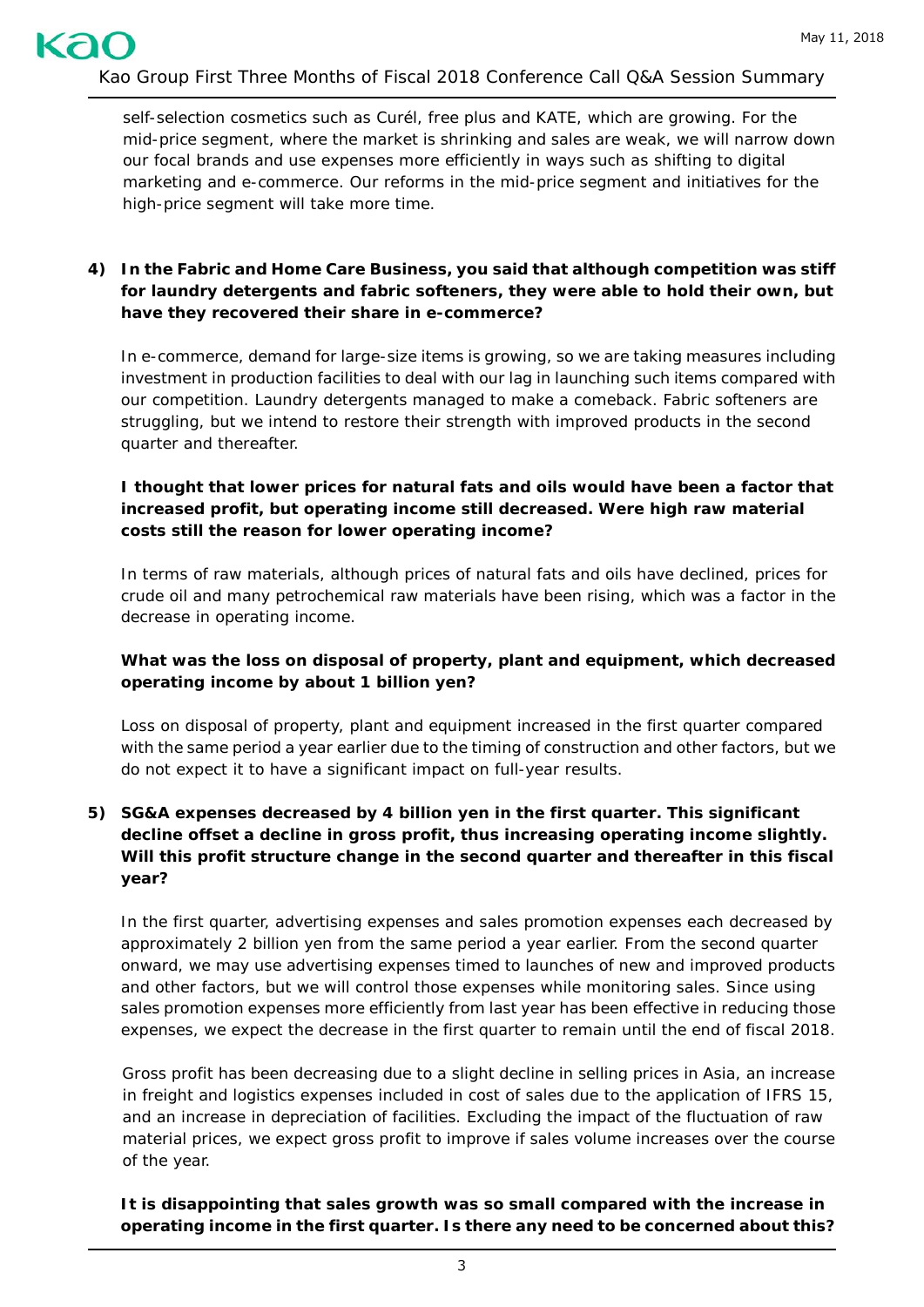We believe there is no need to worry. We anticipate that progress will slightly exceed our original expectations. We aim to achieve the announced forecast for fiscal 2018.

## **6) In what segments are selling prices declining in Asia? In what context do these declines occur?**

*Merries* baby diapers are affected if the e-commerce price drops due to activities of resellers in China, but the impact is not great. We are taking measures to deal with this.

**In the Human Health Care Business, operating income increased despite a considerable decrease in sales in the first quarter, so I suppose the impact is not so great, but according to your competitors, prices for pulp and other materials are rising. Can we expect further growth in operating income if sales increase in the second quarter and thereafter?**

We expect raw material prices to rise somewhat. We will aim for increases in sales and operating income.

**7) Changes in raw material prices are forecast to have a net impact of negative 4 billion yen in fiscal 2018, and they had a net impact of negative 1 billion yen in the first quarter. If raw material prices rise further, what is your expected time frame for passing on the increase to selling prices?** 

In the Chemical Business, when prices for natural fats and oils decrease, we are asked to reduce our product prices, but the timing is difficult to plan. It depends on whether we can pass through the prices in tandem with the timing of the fluctuations in raw material prices.

If the prices of petrochemical raw materials rise, it will be a factor reducing operating income in the Consumer Products Business, where such costs cannot be passed through to selling prices. It will be challenging if the crude oil price exceeds 70 U.S. dollars a barrel.

# **Raw material costs increased by 1 billion yen in the first quarter of fiscal 2018. Should we expect a 1 billion yen increase each quarter?**

We expect a gradual increase in raw material costs. It is possible that the increase will be 5 or 6 billion yen for the year.

## **8) What is behind the 1-percentage-point increase in consumer purchase prices for household and personal care products in Japan? Do you expect increases to continue based on conditions in the small mass market and elsewhere?**

Manufacturers and retailers are not engaging in price competition. Furthermore, the number of high-value-added products is increasing. *Medicated Pure Oral Foaming Toothpaste*, which was launched in April, can be used about 190 times per bottle, but the price is higher than for conventional products. In addition, *Rerise* hair color for gray hair, a product that will be launched in May with features completely different from conventional hair color, also has a higher price. For the mass market, Kao is also taking the initiative to launch high-value-added products and is promoting value through distinctive products. One example is fully renewed *Merit* shampoo.

**What proportion of sales is accounted for by products for the small mass market?**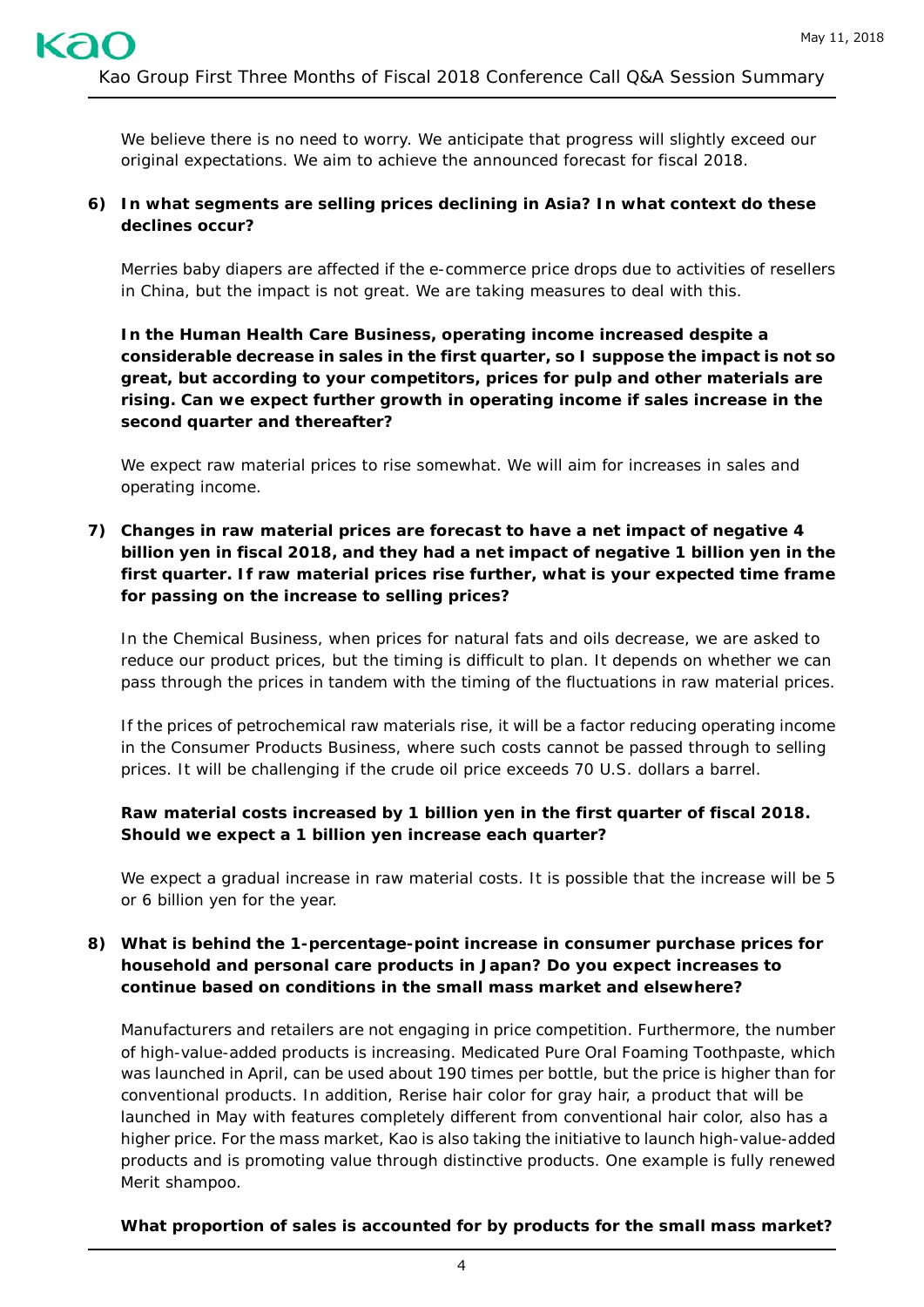Sales for the mass market are still large, but we have recently offered many products for the small mass market that address diversifying needs.

# **Since products for the small mass market have high unit prices and involve relatively limited marketing, does that mean they have higher profit margins than mass-market products once they have reached a certain scale?**

Since sales volume is not as large as for mass market products, we offer products with higher added value. Small mass market products also require more effort in areas such as production and sales, so it is necessary to raise efficiency to increase the profit margin.

## **9) The Cosmetics Business has not met its plan in Japan. What went wrong? When will you explain the new strategy for the Cosmetics Business?**

We would like to set forth our strategy for the Cosmetics Business at another time.

In the Cosmetics Business, sales in Asia have grown steadily, beyond our expectations. In Japan, the mid-price market is shrinking and sales are sluggish, but we are improving operating income by using expenses more efficiently. We are not so far off the plan. In addition, we are seeing positive signs, with definite growth in sales of brands with distinctive features such as *SUQQU* and *RMK*.

# **Does that mean that in the Cosmetics Business in Japan, you planned on a decrease in sales in the first quarter, but you expect a slight increase in sales for the full fiscal year with the introduction of new and improved products in the second quarter and thereafter?**

Although increasing sales in the Cosmetics Business in Japan will not be a simple task, we believe we will be able to recover, since major factors such as the provision for returns were taken care of in the first quarter.

# **10) Sales of baby diapers in China decreased by double digits, but how was the sell out to consumers in January through March?**

Our market share did not decrease much. Including sales by resellers, which are ultimately reflected in market share data, the *Merries* brand did not decline.

# **What is the breakdown between Japan and Asia in the 0.4 billion yen increase in operating income from the Human Health Care Business?**

Operating income decreased slightly in Japan and increased in Asia. The growth of *Laurier* sanitary napkins in Asia was a significant factor.

# (Supplement)

Because the outlook for cash flow for fiscal 2018 has been settled following the completion of the acquisition of Oribe Hair Care, LLC, on April 27, 2018 the Company announced the repurchase of its stock during the period from May 1, 2018 to June 22, 2018, up to a total of 7 million shares and a maximum amount of 50 billion yen.